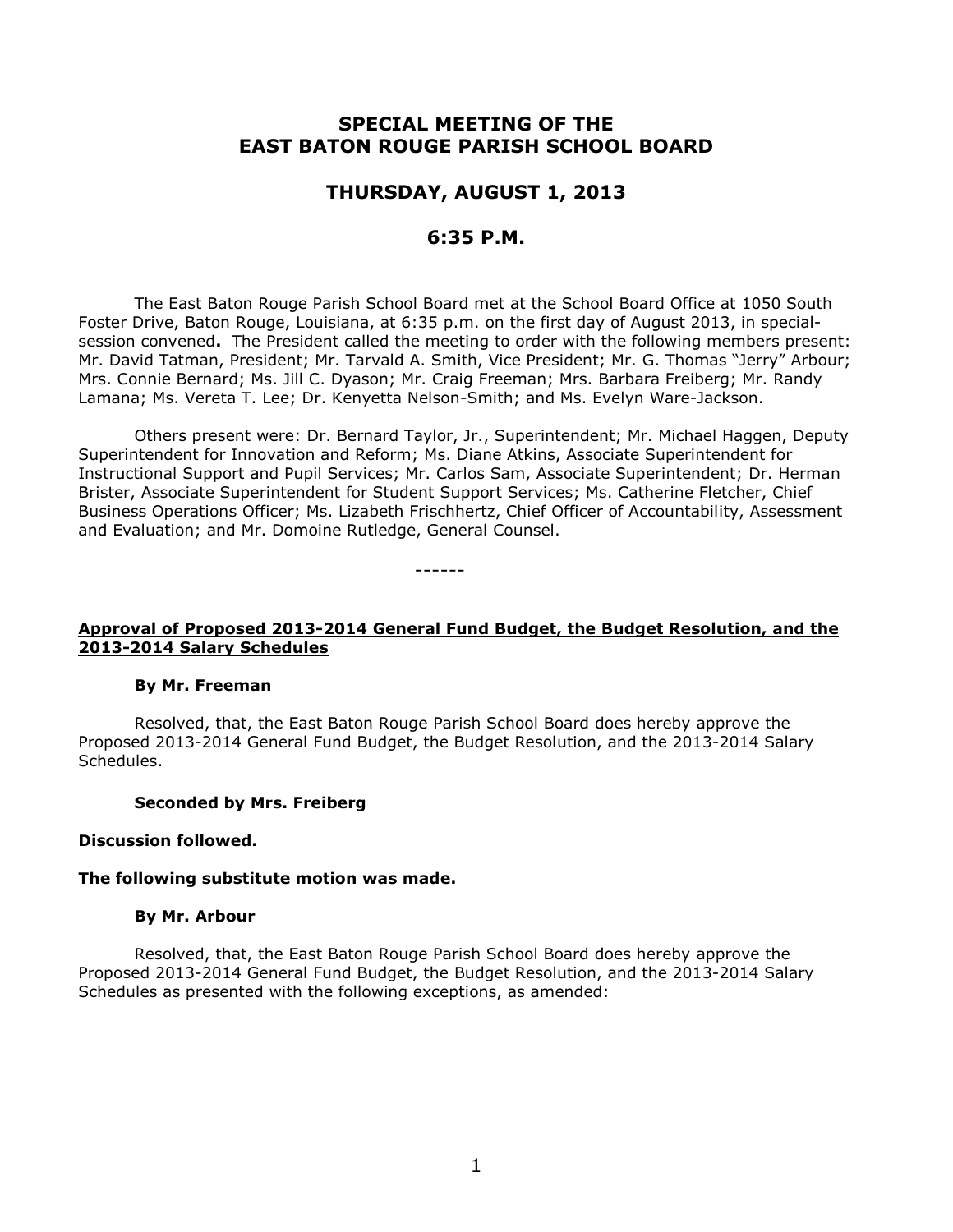- 1. Because the Board has had in place a salary freeze for at least the last four years and because the current budget envisions spending more than the amount of revenue to be taken in, all salary increases, additional pay or enhancements of any kind are hereby removed from all budgets. The exception does not apply to the needed funds to implement the new teacher salary schedule previously approved by the Board, nor does this apply to the additional pay mandated by the Legislature by the 2013-2014 MFP formula.
- 2. All Time Out Room (TOR) staffing shall revert to the same formula as the previous budget year with the salaries to be paid from the Proposition 2 Budget.
- 3. All schools with Deans of Students will be retained on the same formula level of the previous budget year with the salaries to be paid from the Proposition 2 Budget. In the event that the Proposition 2 Budget is inadequate to fully fund these positions and the Time Out Room (TOR) staff, then the balance shall be paid out of the general fund.
- 4. The Youth Advocates, those proposed to be hired, will not be funded from any funding source.
- 5. The Proposition 2 Budget, as presented, is amended to fund the Time Out Room (TOR) staff and the Dean of Students staff. If approval is required from the Oversight Committee, then approval will be sought by the administration.
- 6. This motion does not cover the unfreezing of the general salary schedules, which unfreezing may subsequently be sought.

### **Seconded by Mr. Lamana**

**The vote on the substitute motion was as follows.**

- **Yeas: (7) Mr. Arbour, Mrs. Bernard, Ms. Dyason, Mr. Lamana, Ms. Lee, Dr. Nelson-Smith, and Vice-President Smith**
- **Nays: (4) Mr. Freeman, Mrs. Freiberg, President Tatman, and Ms. Ware-Jackson**
- **Abstained: (0) None**
- **Absent: (0) None**

**The substitute motion was declared adopted.**

**------**

## **Approval of Proposed 2013-2014 Tax Plan Budgets for Propositions 2 and 3**

### **By Vice-President Smith**

Resolved, that, the East Baton Rouge Parish School Board does hereby approve the Proposed 2013-2014 Tax Plan Budgets for Propositions 2 and 3.